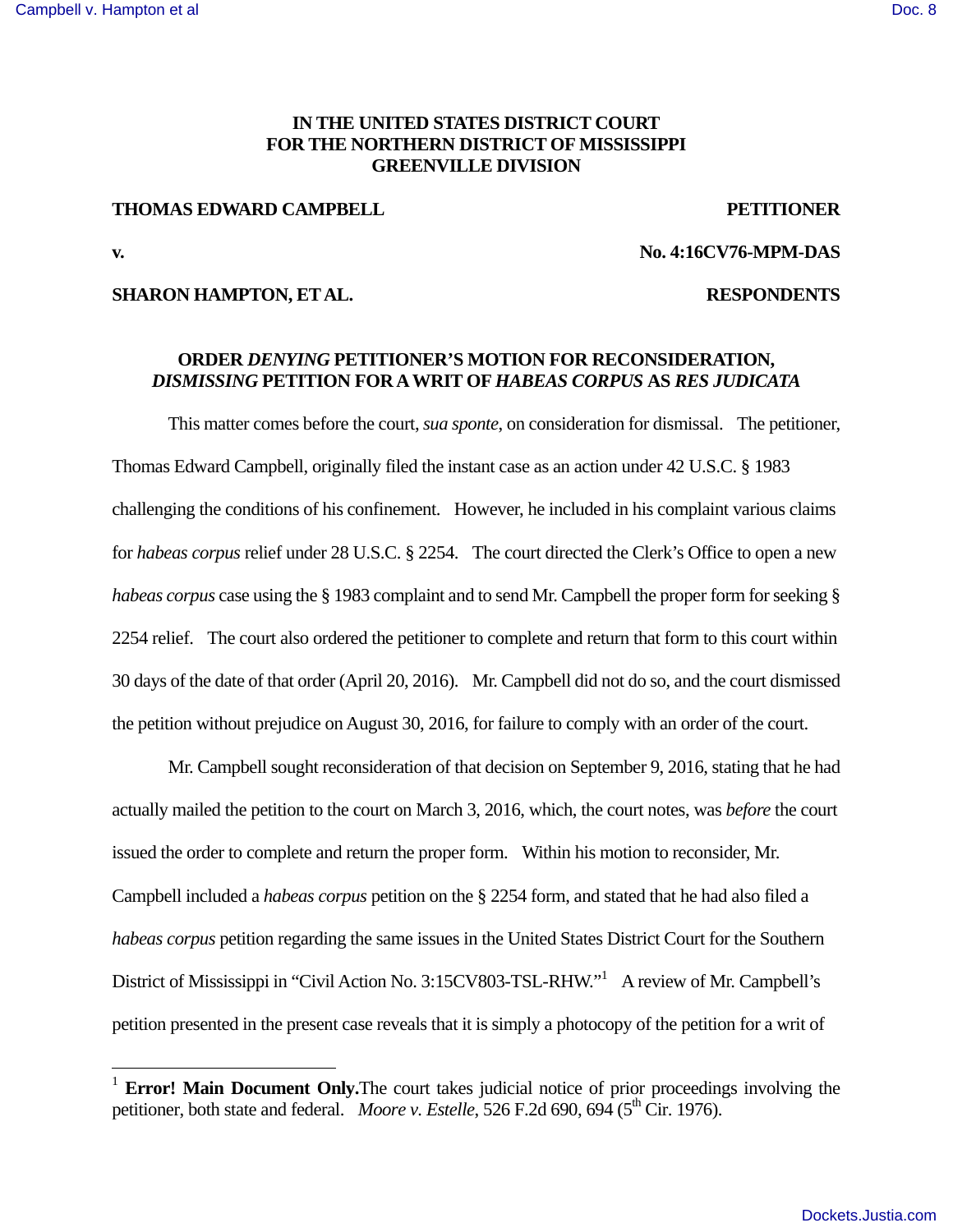*habeas corpus* that he filed in the Southern District on March 3, 2016 (the date he says he mailed the petition to this court). *Campbell v. Hampton*, 3:16CV130-HTW-LRA (S.D. Miss.) Thus, Mr. Campbell elected to file his *habeas corpus* petition in the Southern District, rather than this court. The Southern District dismissed the petition without prejudice for failure to exhaust state remedies on November 29, 2016.

#### **Fed. R. Civ. P. 59(e)**

 The court interprets the instant motion to reconsider, using the liberal standard for *pro se* litigants set forth in *Haines v. Kerner*, 404 U.S. 519 (1972), as a motion to amend judgment under Fed. R. Civ. P. 59(e). An order granting relief under Rule 59(e) is appropriate when: (1) there has been an intervening change in the controlling law, (2) where the movant presents newly discovered evidence that was previously unavailable, or (3) to correct a manifest error of law or fact. *Schiller v. Physicians Res. Grp. Inc.*, 342 F.3d 563, 567 (5<sup>th</sup> Cir. 2003). The petitioner has neither asserted nor proven any of the justifications to amend a judgment under Fed. R. Civ. P. 59(e). Indeed, the case was dismissed because he failed to follow the court's order to complete and return the proper *habeas corpus* form to this court within thirty days. He did not do so – and, instead, elected to file the form in the United States District Court for the Southern District of Mississippi. As such, the petitioner's request to alter or amend judgment will be denied.

#### *Res Judicata* **and Collateral Estoppel**

 In addition, now that the Southern District has ruled on Mr. Campbell's *habeas corpus* claims for relief, all of the claims the plaintiff brings in this case (which are identical to those in the previous case) are barred by the doctrine of *res judicata,* (claim preclusion), and by the related doctrine of collateral estoppel (issue preclusion). *Res judicata* means "a thing decided;" the doctrine states that a final judgment on the merits rendered by a court of competent jurisdiction is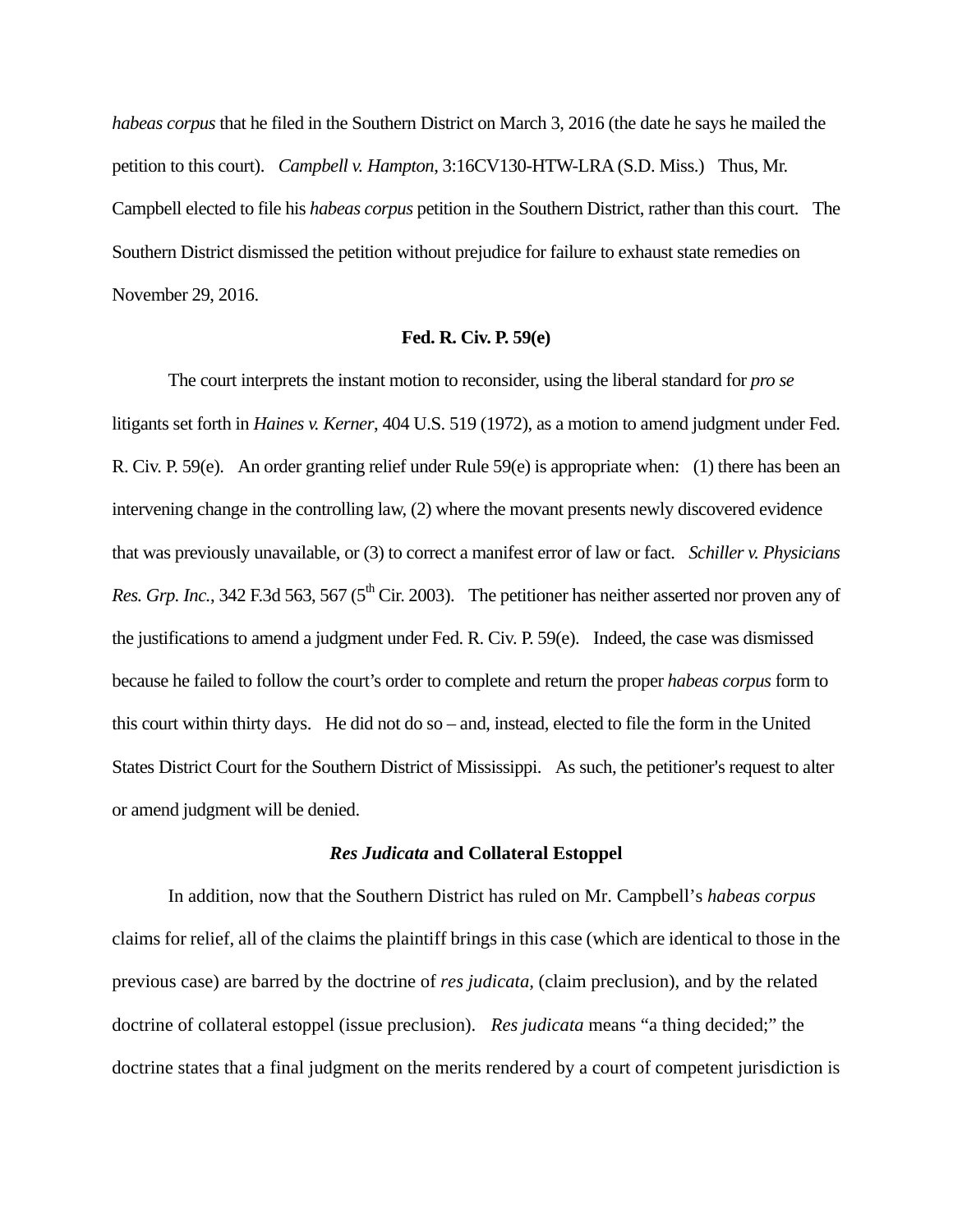conclusive as to the parties and their privies; therefore, attempts to litigate the matter further are barred. *Cromwell v. County of Sac.*, 94 U.S. 351, 352 (1876), *Kaspar Wire Works, Inc. v. Leco Eng'g & Mach., Inc.*, 575 F.2d 530, 535 (5<sup>th</sup> Cir. 1978). *Res judicata* bars a plaintiff from bringing a second suit based upon the same event or series of events by asserting additional facts *or proceeding under a different legal theory*; the doctrine prevents "litigation of all grounds for, or defenses to, recovery that were previously available to the parties, regardless of whether they were asserted or determined in the prior proceeding." *Brown v. Felsen*, 442 U.S. 127, 131, 99 S.Ct. 2205, 60 L.Ed.2d 767 (1979); *see also Goldberg v. R. J. Longo Constr. Co.*, 54 F.3d 243, 246 (5th Cir. 1995) (*res judicata* bars claims that were or could have been raised in prior actions). In the Fifth Circuit *res judicata* bars a claim if: (1) the parties are the same in both actions, (2) the prior judgment is rendered by a court of competent jurisdiction, (3) the prior judgment was final on the merits; and (4) the cases involve the same cause of action. *Travelers Ins. Co. v. St. Jude Hospital of Kenner*, 37 F.3d 193, 195 (5<sup>th</sup> Cir. 1994). Two cases involve the same cause of action if both cases arise out of the same nucleus of operative facts. *Id.*

*Collateral estoppel*, or issue preclusion, on the other hand, precludes relitigation of issues actually adjudicated, and essential to the judgment, in prior litigation involving a party to the first case. *Allen v. McCurry*, 449 U.S. 90, 94, 101 S. Ct. 411, 66 L. Ed. 2d 308 (1980). The claims at issue in both cases are: (1) lack of notice for a disciplinary hearing, (2) being threatened with mace after requests for medical treatment, (3) being framed for a rule violation, (4) a move to another facility terminating his grievance process, and (5) the reinstatement of Rule Violation Reports that had already been administratively dismissed.

 The doctrine of *res judicata* bars the plaintiff from relitigating any claims arising out of and any suits arising out of those events as to any parties he actually sued regarding those events.